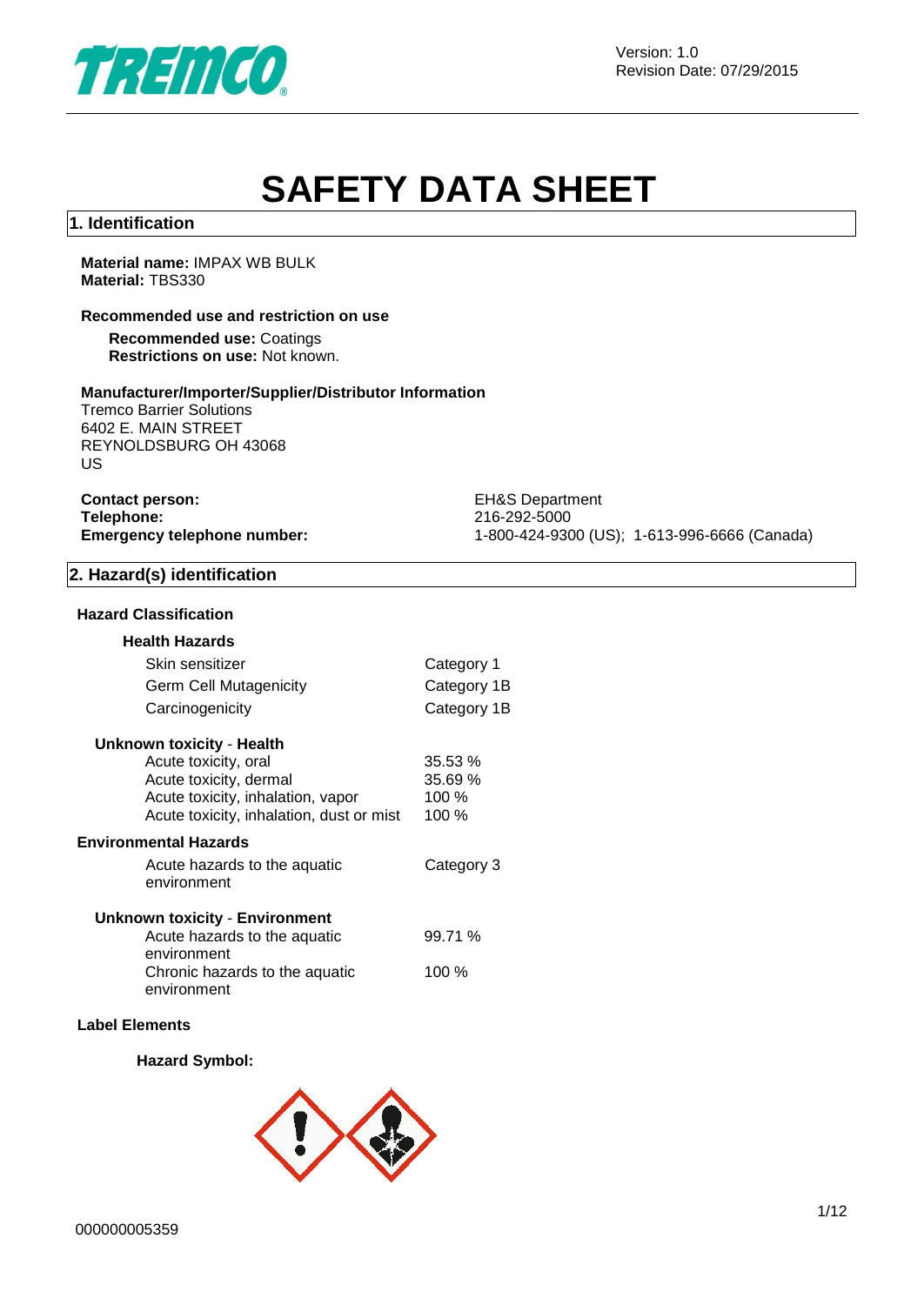

| <b>Signal Word:</b>                                         | Danger                                                                                                                                                                                                                                                                                                                                                                        |
|-------------------------------------------------------------|-------------------------------------------------------------------------------------------------------------------------------------------------------------------------------------------------------------------------------------------------------------------------------------------------------------------------------------------------------------------------------|
| <b>Hazard Statement:</b>                                    | May cause an allergic skin reaction.<br>May cause genetic defects.<br>May cause cancer.<br>Harmful to aquatic life.                                                                                                                                                                                                                                                           |
| <b>Precautionary</b><br>Statement:<br><b>Prevention:</b>    | Avoid breathing dust/fume/gas/mist/vapors/spray. Contaminated work<br>clothing must not be allowed out of the workplace. Wear protective<br>gloves/protective clothing/eye protection/face protection. Obtain special<br>instructions before use. Do not handle until all safety precautions have been<br>read and understood. Use personal protective equipment as required. |
| <b>Response:</b>                                            | IF ON SKIN: Wash with plenty of water. If skin irritation or rash occurs: Get<br>medical advice/attention. If exposed or concerned: Get medical<br>advice/attention. Specific treatment (see this label). Wash contaminated<br>clothing before reuse.                                                                                                                         |
| Storage:                                                    | Store locked up.                                                                                                                                                                                                                                                                                                                                                              |
| Disposal:                                                   | Dispose of contents/container to an appropriate treatment and disposal<br>facility in accordance with applicable laws and regulations, and product<br>characteristics at time of disposal.                                                                                                                                                                                    |
| Other hazards which do not<br>result in GHS classification: | None.                                                                                                                                                                                                                                                                                                                                                                         |

# **3. Composition/information on ingredients**

#### **Mixtures**

| <b>Chemical Identity</b>              | <b>CAS number</b>                      | Content in percent (%)*                            |
|---------------------------------------|----------------------------------------|----------------------------------------------------|
| Asphalt                               | 8052-42-4                              | 40 - 70%                                           |
| Stoddard solvent (Mineral<br>Spirits) | 8052-41-3                              | $1 - 5%$                                           |
| Wood rosin                            | 8050-09-7                              | $0.5 - 1.5%$                                       |
| Sodium hydroxide<br>$\cdots$ $\cdots$ | 1310-73-2<br>$\sim$ $\sim$ $\sim$<br>. | $0.1 - 1\%$<br>$\sim$ $\sim$<br>$\cdots$<br>$\sim$ |

\* All concentrations are percent by weight unless ingredient is a gas. Gas concentrations are in percent by volume.

# **4. First-aid measures**

| Move to fresh air.<br>Get medical attention if symptoms occur. Destroy or thoroughly clean<br>contaminated shoes. Immediately remove contaminated clothing and shoes                  |
|---------------------------------------------------------------------------------------------------------------------------------------------------------------------------------------|
|                                                                                                                                                                                       |
| and wash skin with soap and plenty of water. If skin irritation or an allergic<br>skin reaction develops, get medical attention.                                                      |
| Any material that contacts the eye should be washed out immediately with<br>water. If easy to do, remove contact lenses. If eye irritation persists: Get<br>medical advice/attention. |
|                                                                                                                                                                                       |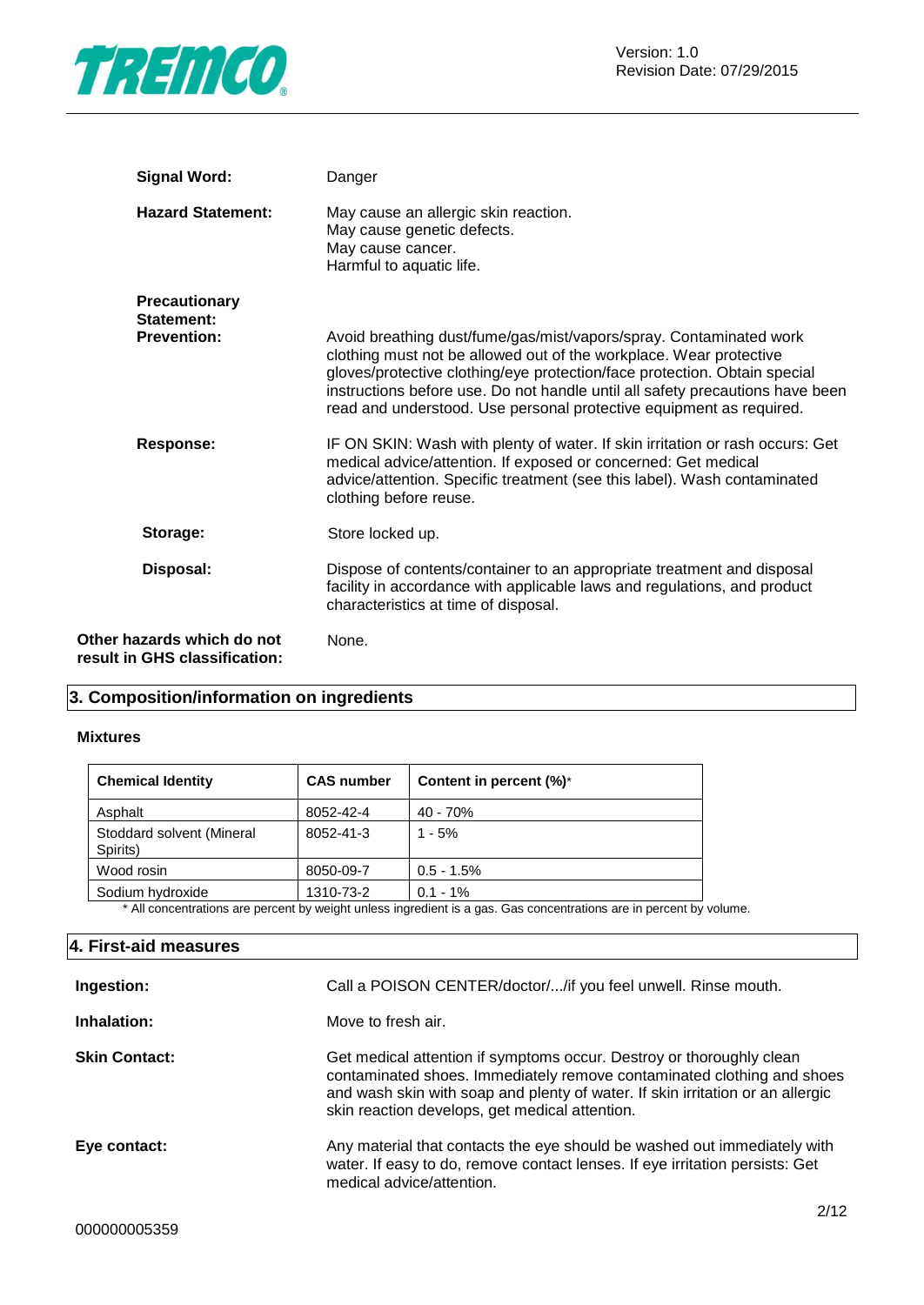

| Most important symptoms/effects, acute and delayed                                |                                                                                                                                                                                                         |  |  |  |
|-----------------------------------------------------------------------------------|---------------------------------------------------------------------------------------------------------------------------------------------------------------------------------------------------------|--|--|--|
| <b>Symptoms:</b>                                                                  | May cause skin and eye irritation.                                                                                                                                                                      |  |  |  |
| Indication of immediate medical attention and special treatment needed            |                                                                                                                                                                                                         |  |  |  |
| Treatment:                                                                        | Symptoms may be delayed.                                                                                                                                                                                |  |  |  |
| 5. Fire-fighting measures                                                         |                                                                                                                                                                                                         |  |  |  |
| <b>General Fire Hazards:</b>                                                      | No unusual fire or explosion hazards noted.                                                                                                                                                             |  |  |  |
| Suitable (and unsuitable) extinguishing media                                     |                                                                                                                                                                                                         |  |  |  |
| Suitable extinguishing<br>media:                                                  | Use fire-extinguishing media appropriate for surrounding materials.                                                                                                                                     |  |  |  |
| <b>Unsuitable extinguishing</b><br>media:                                         | Do not use water jet as an extinguisher, as this will spread the fire.                                                                                                                                  |  |  |  |
| Specific hazards arising from<br>the chemical:                                    | During fire, gases hazardous to health may be formed.                                                                                                                                                   |  |  |  |
| Special protective equipment and precautions for firefighters                     |                                                                                                                                                                                                         |  |  |  |
| <b>Special fire fighting</b><br>procedures:                                       | No data available.                                                                                                                                                                                      |  |  |  |
| <b>Special protective equipment</b><br>for fire-fighters:                         | Self-contained breathing apparatus and full protective clothing must be<br>worn in case of fire.                                                                                                        |  |  |  |
| 6. Accidental release measures                                                    |                                                                                                                                                                                                         |  |  |  |
| <b>Personal precautions,</b><br>protective equipment and<br>emergency procedures: | See Section 8 of the SDS for Personal Protective Equipment. Do not touch<br>damaged containers or spilled material unless wearing appropriate<br>protective clothing. Keep unauthorized personnel away. |  |  |  |
| <b>Methods and material for</b><br>containment and cleaning<br>up:                | Dam and absorb spillages with sand, earth or other non-combustible<br>material. Collect spillage in containers, seal securely and deliver for<br>disposal according to local regulations.               |  |  |  |
| <b>Notification Procedures:</b>                                                   | In the event of a spill or accidental release, notify relevant authorities in<br>accordance with all applicable regulations.                                                                            |  |  |  |
| <b>Environmental Precautions:</b>                                                 | Do not contaminate water sources or sewer. Prevent further leakage or<br>spillage if safe to do so. Avoid release to the environment.                                                                   |  |  |  |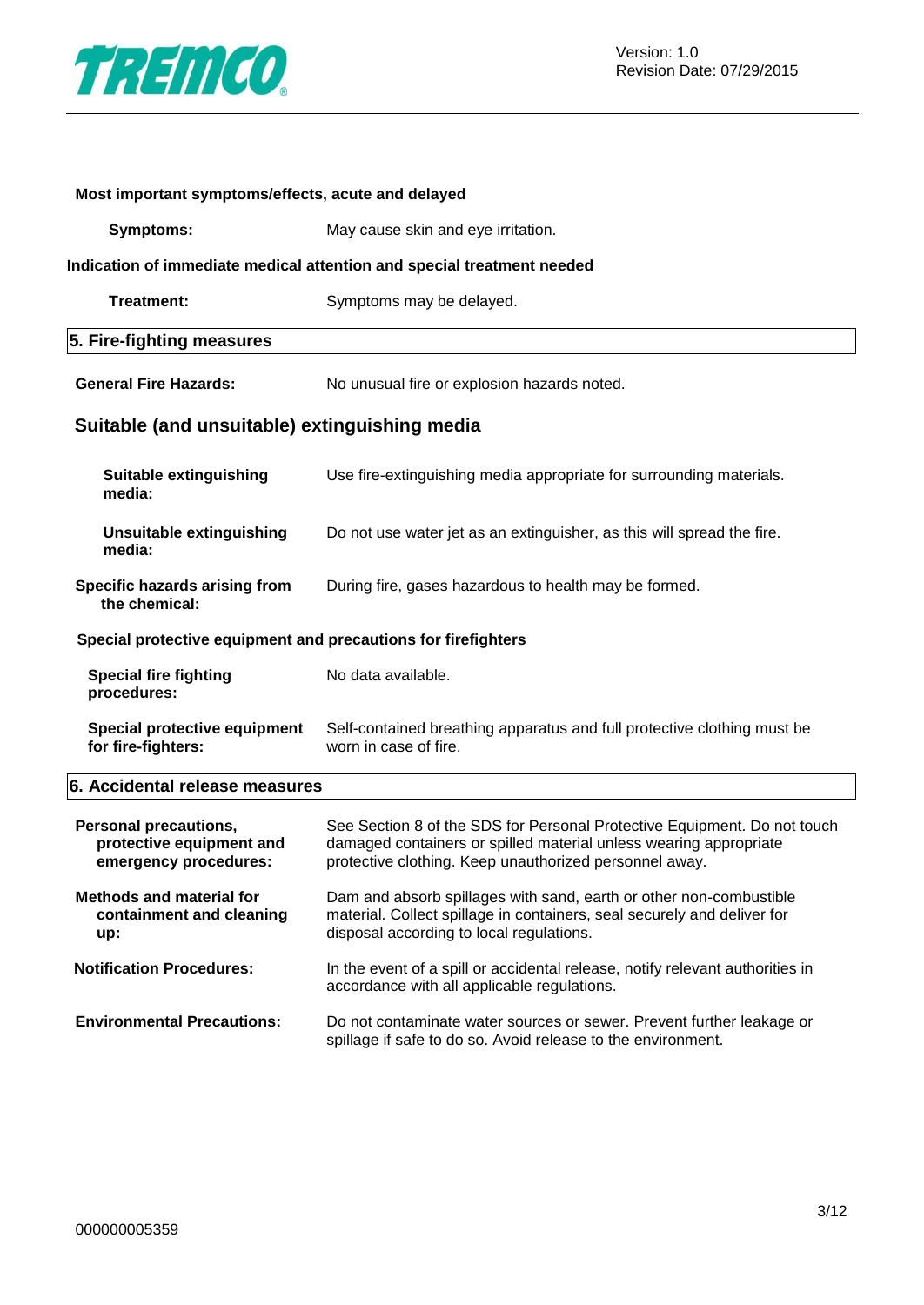

# **7. Handling and storage**

| Precautions for safe handling:                                      | Do not handle until all safety precautions have been read and understood.<br>Obtain special instructions before use. Use personal protective equipment<br>as required. Avoid contact with eyes, skin, and clothing. Wash hands<br>thoroughly after handling. Provide adequate ventilation. Wear appropriate<br>personal protective equipment. Observe good industrial hygiene practices. |
|---------------------------------------------------------------------|------------------------------------------------------------------------------------------------------------------------------------------------------------------------------------------------------------------------------------------------------------------------------------------------------------------------------------------------------------------------------------------|
| Conditions for safe storage,<br>including any<br>incompatibilities: | Store locked up.                                                                                                                                                                                                                                                                                                                                                                         |

# **8. Exposure controls/personal protection**

# **Control Parameters**

# **Occupational Exposure Limits**

| <b>Chemical Identity</b>                                  | type       | <b>Exposure Limit Values</b> |                      | <b>Source</b>                                                                     |
|-----------------------------------------------------------|------------|------------------------------|----------------------|-----------------------------------------------------------------------------------|
| Asphalt - Inhalable<br>fraction. - as benzene<br>solubles | <b>TWA</b> |                              | $0.5 \text{ mg/m}$ 3 | US. ACGIH Threshold Limit Values<br>(2011)                                        |
| Stoddard solvent<br>(Mineral Spirits)                     | <b>TWA</b> | $100$ ppm                    |                      | US. ACGIH Threshold Limit Values<br>(2011)                                        |
|                                                           | PEL        | 500 ppm                      | 2,900<br>mg/m3       | US. OSHA Table Z-1 Limits for Air<br>Contaminants (29 CFR 1910.1000)<br>(02 2006) |
| Sodium hydroxide                                          | Ceiling    |                              | $2 \text{ mg/m}$     | US. ACGIH Threshold Limit Values<br>(2011)                                        |
|                                                           | PEL        |                              | $2 \text{ mg/m}$     | US. OSHA Table Z-1 Limits for Air<br>Contaminants (29 CFR 1910.1000)<br>(02 2006) |

| <b>Chemical name</b>                                      | type  | <b>Exposure Limit Values</b> | <b>Source</b>                                                                                                                                                                    |
|-----------------------------------------------------------|-------|------------------------------|----------------------------------------------------------------------------------------------------------------------------------------------------------------------------------|
| Asphalt - Aerosol,<br>inhalable. - as benzene<br>solubles | TWA   | $0.5 \text{ mg/m}$ 3         | Canada. British Columbia OELs.<br>(Occupational Exposure Limits for<br><b>Chemical Substances, Occupational</b><br>Health and Safety Regulation 296/97,<br>as amended) (07 2007) |
| Asphalt - Inhalable<br>fraction. - as benzene<br>solubles | TWAEV | $0.5 \text{ mg/m}$ 3         | Canada. Ontario OELs. (Control of<br>Exposure to Biological or Chemical<br>Agents) (11 2010)                                                                                     |
| Asphalt - Fume.                                           | TWA   | $5 \text{ mg/m}$ 3           | Canada. Quebec OELs. (Ministry of<br>Labor - Regulation Respecting the<br>Quality of the Work Environment) (12<br>2008)                                                          |
| Stoddard solvent<br>(Mineral Spirits)                     | STEL  | 580<br>mg/m3                 | Canada. British Columbia OELs.<br>(Occupational Exposure Limits for<br>Chemical Substances, Occupational<br>Health and Safety Regulation 296/97,<br>as amended) (07 2007)        |
|                                                           | TWA   | 290<br>mg/m3                 | Canada. British Columbia OELs.<br>(Occupational Exposure Limits for<br>Chemical Substances, Occupational<br>Health and Safety Regulation 296/97,                                 |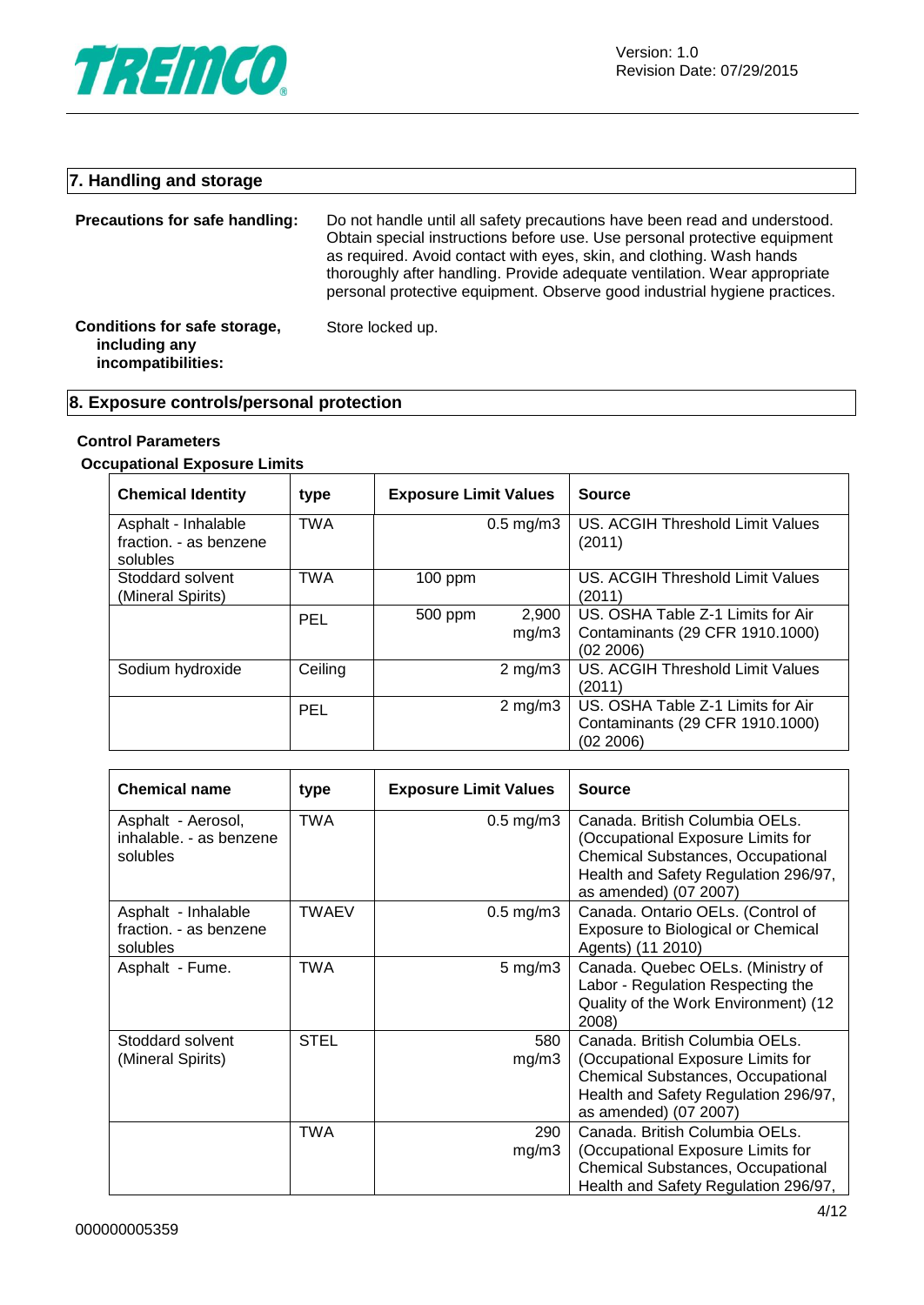

|                                       |              |           |       | as amended) (07 2007)                                                                                                         |
|---------------------------------------|--------------|-----------|-------|-------------------------------------------------------------------------------------------------------------------------------|
| Stoddard solvent<br>(Mineral Spirits) | <b>TWAEV</b> | $100$ ppm |       | Canada. Ontario OELs. (Control of<br>Exposure to Biological or Chemical<br>Agents) (11 2010)                                  |
| Stoddard solvent<br>(Mineral Spirits) | TWA          | $100$ ppm | mg/m3 | 525   Canada. Quebec OELs. (Ministry of<br>Labor - Regulation Respecting the<br>Quality of the Work Environment) (12<br>2008) |

#### **Appropriate Engineering Controls**

Observe good industrial hygiene practices. Observe occupational exposure limits and minimize the risk of inhalation of vapors and mist. Mechanical ventilation or local exhaust ventilation may be required.

# **Individual protection measures, such as personal protective equipment**

| <b>General information:</b>                       | Good general ventilation (typically 10 air changes per hour) should be used.<br>Ventilation rates should be matched to conditions. Supplementary local<br>exhaust ventilation, closed systems, or respiratory and eye protection may<br>be needed in special circumstances, such as poorly ventilated spaces,<br>heating, evaporation of liquids from large surfaces, spraying of mists,<br>mechanical generation of dusts, drying of solids, etc. |
|---------------------------------------------------|----------------------------------------------------------------------------------------------------------------------------------------------------------------------------------------------------------------------------------------------------------------------------------------------------------------------------------------------------------------------------------------------------------------------------------------------------|
| <b>Eye/face protection:</b>                       | Wear safety glasses with side shields (or goggles).                                                                                                                                                                                                                                                                                                                                                                                                |
| <b>Skin Protection</b><br><b>Hand Protection:</b> | Use suitable protective gloves if risk of skin contact.                                                                                                                                                                                                                                                                                                                                                                                            |
| Other:                                            | Wear suitable protective clothing. Wear chemical-resistant gloves,<br>footwear, and protective clothing appropriate for the risk of exposure.<br>Contact health and safety professional or manufacturer for specific<br>information.                                                                                                                                                                                                               |
| <b>Respiratory Protection:</b>                    | In case of inadequate ventilation use suitable respirator. Seek advice from<br>local supervisor.                                                                                                                                                                                                                                                                                                                                                   |
| Hygiene measures:                                 | Observe good industrial hygiene practices. Wash hands before breaks and<br>immediately after handling the product. Contaminated work clothing should<br>not be allowed out of the workplace. Avoid contact with skin.                                                                                                                                                                                                                              |

# **9. Physical and chemical properties**

| Appearance                               |                                        |
|------------------------------------------|----------------------------------------|
| <b>Physical state:</b>                   | liquid                                 |
| Form:                                    | liquid                                 |
| Color:                                   | <b>Black</b>                           |
| Odor:                                    | Slight odor                            |
| Odor threshold:                          | No data available.                     |
| pH:                                      | $10 - 12$                              |
| <b>Melting point/freezing point:</b>     | No data available.                     |
| Initial boiling point and boiling range: | 100 °C 212 °F                          |
| <b>Flash Point:</b>                      | > 93 °C > 200 °F(Setaflash Closed Cup) |
| <b>Evaporation rate:</b>                 | Slower than Ether                      |
| Flammability (solid, gas):               | No                                     |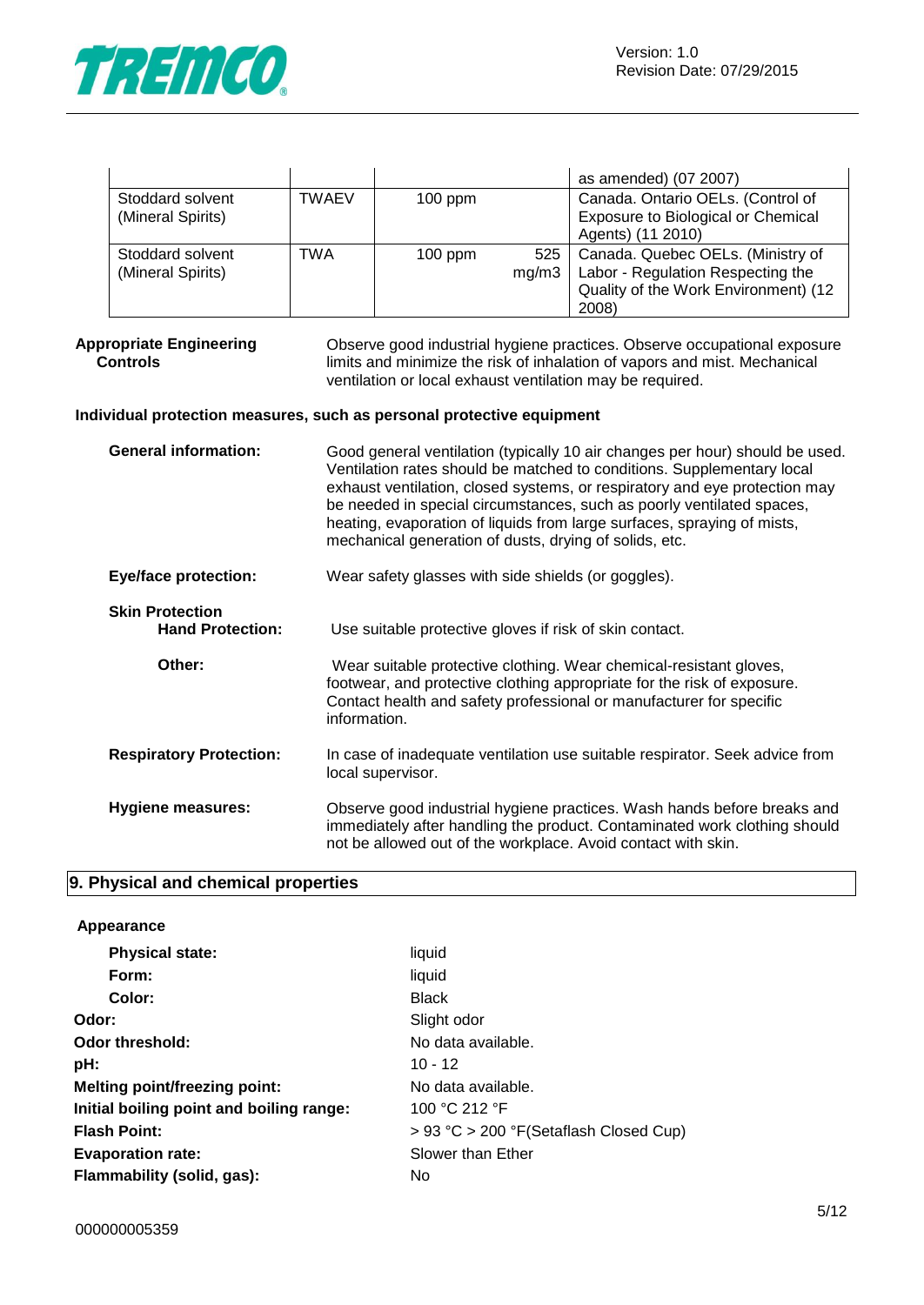

# **Upper/lower limit on flammability or explosive limits**

| No data available.                                                                             |
|------------------------------------------------------------------------------------------------|
| No data available.                                                                             |
| No data available.                                                                             |
| No data available.                                                                             |
| No data available.                                                                             |
| Vapors are heavier than air and may travel along the floor and<br>in the bottom of containers. |
| 1.01                                                                                           |
|                                                                                                |
| <b>Dispersible</b>                                                                             |
| No data available.                                                                             |
| No data available.                                                                             |
| No data available.                                                                             |
| No data available.                                                                             |
| No data available.                                                                             |
|                                                                                                |

# **10. Stability and reactivity**

| <b>Reactivity:</b>                                   | No data available.                                                                                 |
|------------------------------------------------------|----------------------------------------------------------------------------------------------------|
| <b>Chemical Stability:</b>                           | Material is stable under normal conditions.                                                        |
| <b>Possibility of Hazardous</b><br><b>Reactions:</b> | No data available.                                                                                 |
| <b>Conditions to Avoid:</b>                          | Avoid heat or contamination.                                                                       |
| <b>Incompatible Materials:</b>                       | Avoid contact with oxidizing agents (e.g. nitric acid, peroxides and<br>chromates).                |
| <b>Hazardous Decomposition</b><br><b>Products:</b>   | Thermal decomposition or combustion may liberate carbon oxides and<br>other toxic gases or vapors. |
| 11. Toxicological information                        |                                                                                                    |

|  |  | --- |  |  |  |
|--|--|-----|--|--|--|

| Information on likely routes of exposure |                                                                                                  |  |
|------------------------------------------|--------------------------------------------------------------------------------------------------|--|
| Ingestion:                               | May be ingested by accident. Ingestion may cause irritation and malaise.                         |  |
| Inhalation:                              | In high concentrations, vapors, fumes or mists may irritate nose, throat and<br>mucus membranes. |  |
| <b>Skin Contact:</b>                     | May be harmful in contact with skin. May cause an allergic skin reaction.                        |  |
| Eye contact:                             | Eye contact is possible and should be avoided.                                                   |  |

# **Information on toxicological effects**

# **Acute toxicity (list all possible routes of exposure)**

**Oral**

**Product:** No data available.

٦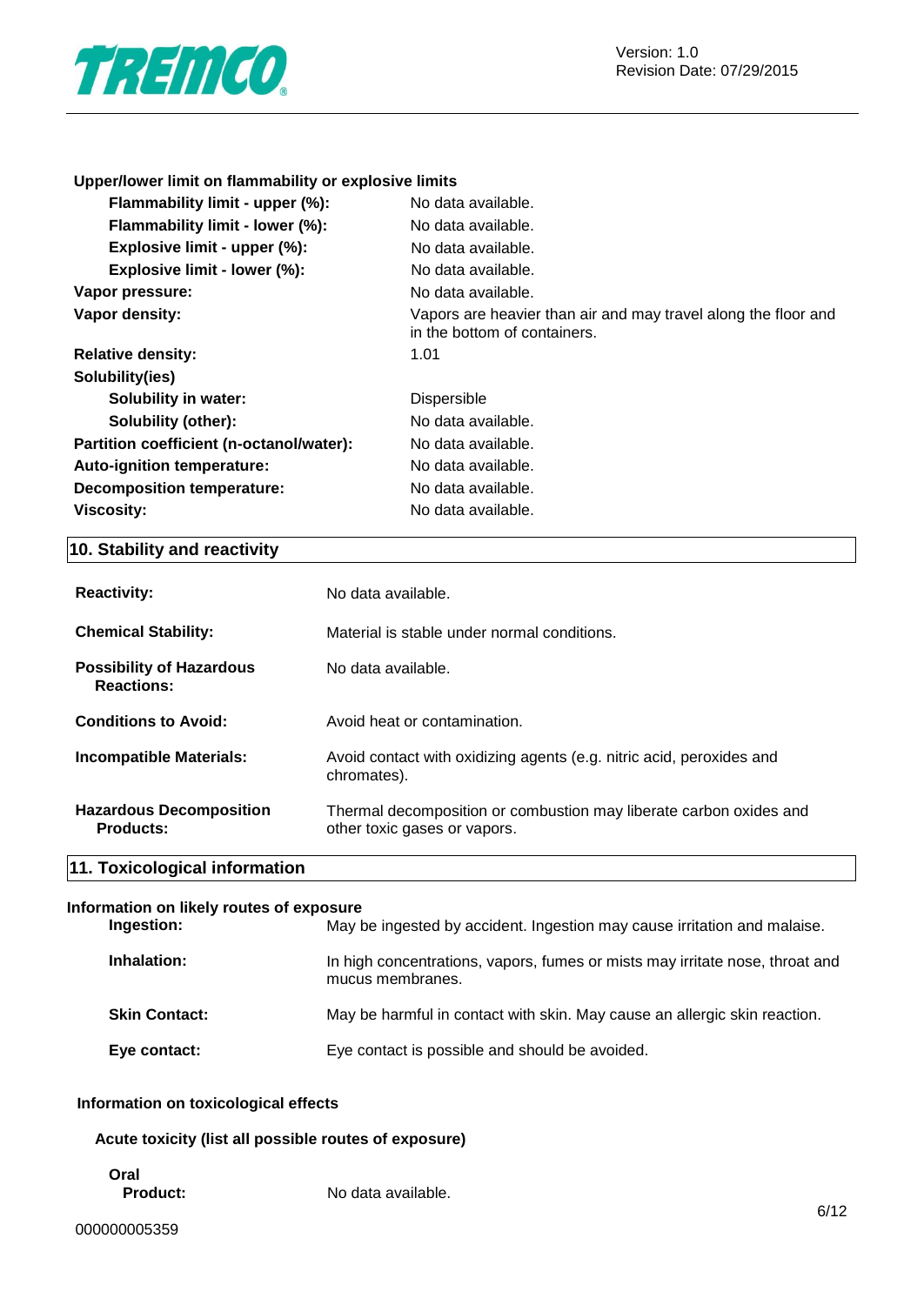

| <b>Dermal</b><br><b>Product:</b>                                                                      | ATEmix: 2,167.66 mg/kg                                                                                         |
|-------------------------------------------------------------------------------------------------------|----------------------------------------------------------------------------------------------------------------|
| <b>Inhalation</b><br><b>Product:</b>                                                                  | No data available.                                                                                             |
| Specified substance(s):<br>Asphalt                                                                    | LC 50 (Rat): $> 94.4$ mg/m3                                                                                    |
| <b>Repeated dose toxicity</b><br><b>Product:</b>                                                      | No data available.                                                                                             |
| <b>Skin Corrosion/Irritation</b><br><b>Product:</b>                                                   | No data available.                                                                                             |
| <b>Serious Eye Damage/Eye Irritation</b><br><b>Product:</b>                                           | No data available.                                                                                             |
| Specified substance(s):<br>Asphalt                                                                    | in vivo (Rabbit, 24 hrs): Not irritating                                                                       |
| Stoddard solvent<br>(Mineral Spirits)                                                                 | Irritating                                                                                                     |
| Wood rosin                                                                                            | in vivo (Rabbit, 24 - 72 hrs): Not irritating                                                                  |
| Sodium hydroxide                                                                                      | in vivo (Rabbit, 1 d): 10% Sodium Hydroxide- Category 1; 0.5% Sodium<br>Hydroxide- Slightly irritating to eyes |
| <b>Respiratory or Skin Sensitization</b><br><b>Product:</b>                                           | No data available.                                                                                             |
| Carcinogenicity<br><b>Product:</b>                                                                    | May cause cancer.                                                                                              |
|                                                                                                       | IARC Monographs on the Evaluation of Carcinogenic Risks to Humans:                                             |
| Asphalt                                                                                               | Overall evaluation: Possibly carcinogenic to humans.                                                           |
| US. National Toxicology Program (NTP) Report on Carcinogens:<br>No carcinogenic components identified |                                                                                                                |

**US. OSHA Specifically Regulated Substances (29 CFR 1910.1001-1050):** No carcinogenic components identified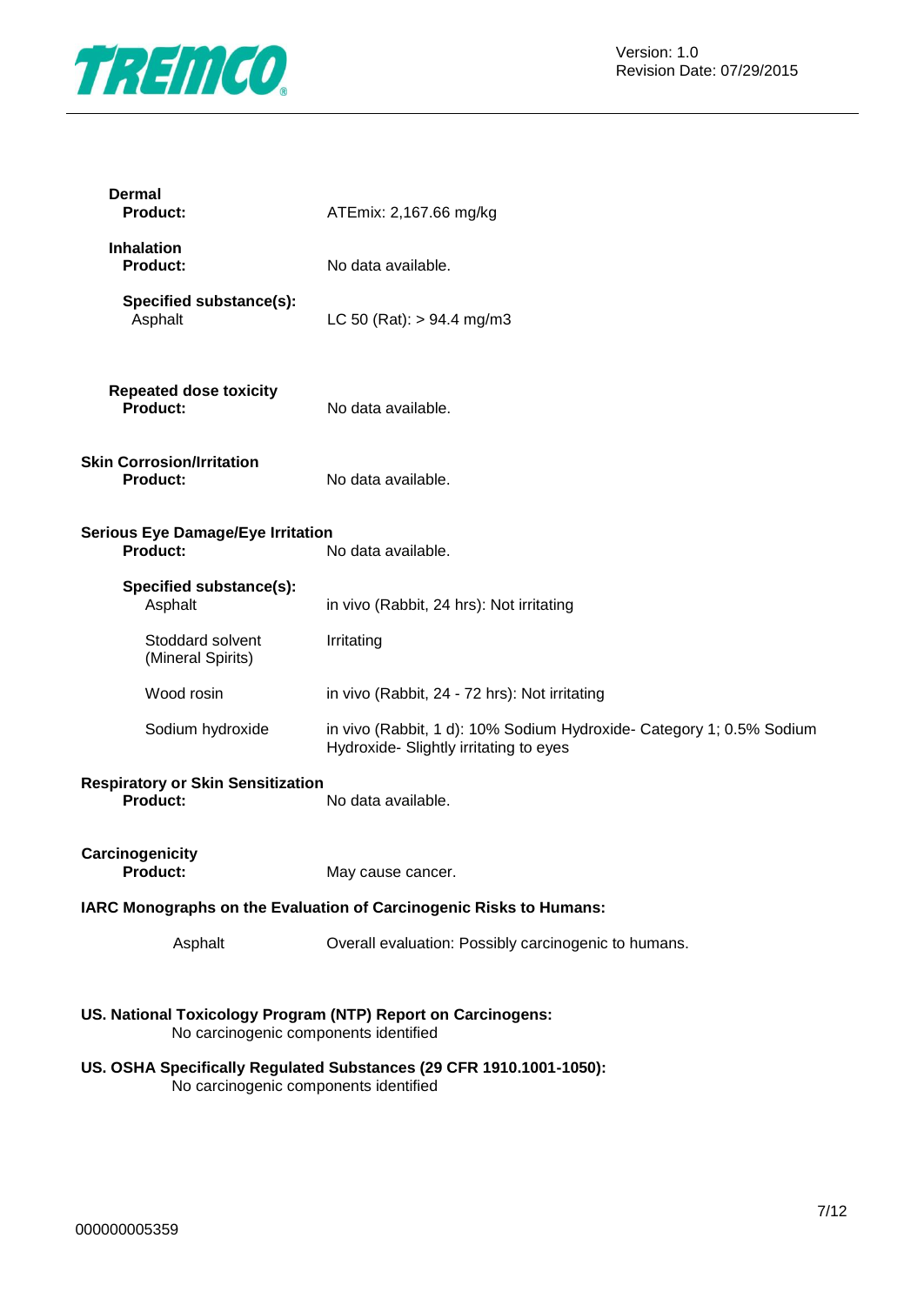

# **Germ Cell Mutagenicity**

| In vitro<br>Product:                                                  | No data available. |
|-----------------------------------------------------------------------|--------------------|
| In vivo<br><b>Product:</b>                                            | No data available. |
| <b>Reproductive toxicity</b><br>Product:                              | No data available. |
| Specific Target Organ Toxicity - Single Exposure<br>Product:          | No data available. |
| <b>Specific Target Organ Toxicity - Repeated Exposure</b><br>Product: | No data available. |
| <b>Aspiration Hazard</b><br>Product:                                  | No data available. |
| Other effects:                                                        | No data available. |

# **12. Ecological information**

# **Ecotoxicity:**

# **Acute hazards to the aquatic environment:**

| <b>Fish</b><br><b>Product:</b>                  | No data available.                                                                |
|-------------------------------------------------|-----------------------------------------------------------------------------------|
| Specified substance(s):<br>Sodium hydroxide     | LC 50 (Western mosquitofish (Gambusia affinis), 96 h): 125 mg/l Mortality         |
| <b>Aquatic Invertebrates</b><br><b>Product:</b> | No data available.                                                                |
| Specified substance(s):<br>Sodium hydroxide     | EC 50 (Water flea (Ceriodaphnia dubia), 48 h): 34.59 - 47.13 mg/l<br>Intoxication |
| Chronic hazards to the aquatic environment:     |                                                                                   |
| <b>Fish</b><br><b>Product:</b>                  | No data available.                                                                |
| Specified substance(s):<br>Asphalt              | NOAEL (Oncorhynchus mykiss, 28 d): $>= 1,000$ mg/l interpreted                    |
| <b>Aquatic Invertebrates</b><br><b>Product:</b> | No data available.                                                                |

No data available.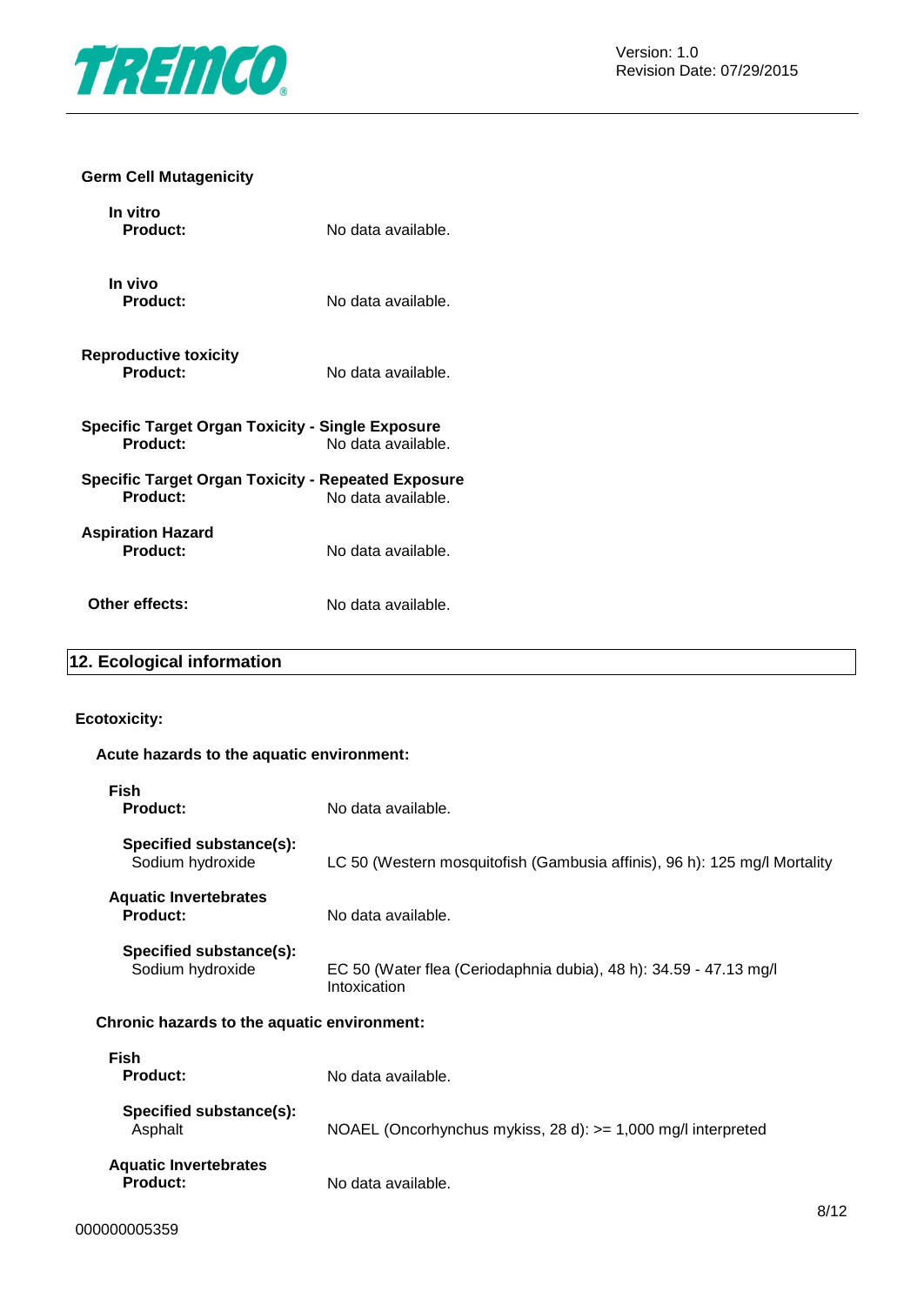

**Toxicity to Aquatic Plants**

| <b>Product:</b>                                                                             | No data available.                                                                                                                                                            |
|---------------------------------------------------------------------------------------------|-------------------------------------------------------------------------------------------------------------------------------------------------------------------------------|
| <b>Persistence and Degradability</b>                                                        |                                                                                                                                                                               |
| <b>Biodegradation</b><br>Product:                                                           | No data available.                                                                                                                                                            |
| <b>BOD/COD Ratio</b><br><b>Product:</b>                                                     | No data available.                                                                                                                                                            |
| <b>Bioaccumulative Potential</b><br><b>Bioconcentration Factor (BCF)</b><br><b>Product:</b> | No data available.                                                                                                                                                            |
| Partition Coefficient n-octanol / water (log Kow)<br>Product:                               | No data available.                                                                                                                                                            |
| Specified substance(s):<br>Stoddard solvent (Mineral<br>Spirits)                            | Log Kow: 3.16 - 7.15                                                                                                                                                          |
| <b>Mobility in Soil:</b>                                                                    | No data available.                                                                                                                                                            |
| <b>Other Adverse Effects:</b>                                                               | Harmful to aquatic organisms.                                                                                                                                                 |
| 13. Disposal considerations                                                                 |                                                                                                                                                                               |
| <b>Disposal instructions:</b>                                                               | Dispose of waste at an appropriate treatment and disposal facility in<br>accordance with applicable laws and regulations, and product<br>characteristics at time of disposal. |
| <b>Contaminated Packaging:</b>                                                              | No data available.                                                                                                                                                            |
| 14. Transport information                                                                   |                                                                                                                                                                               |
| TDG:                                                                                        |                                                                                                                                                                               |
| Not Regulated                                                                               |                                                                                                                                                                               |
| CFR / DOT:                                                                                  |                                                                                                                                                                               |

Not Regulated

# **IMDG:**

Not Regulated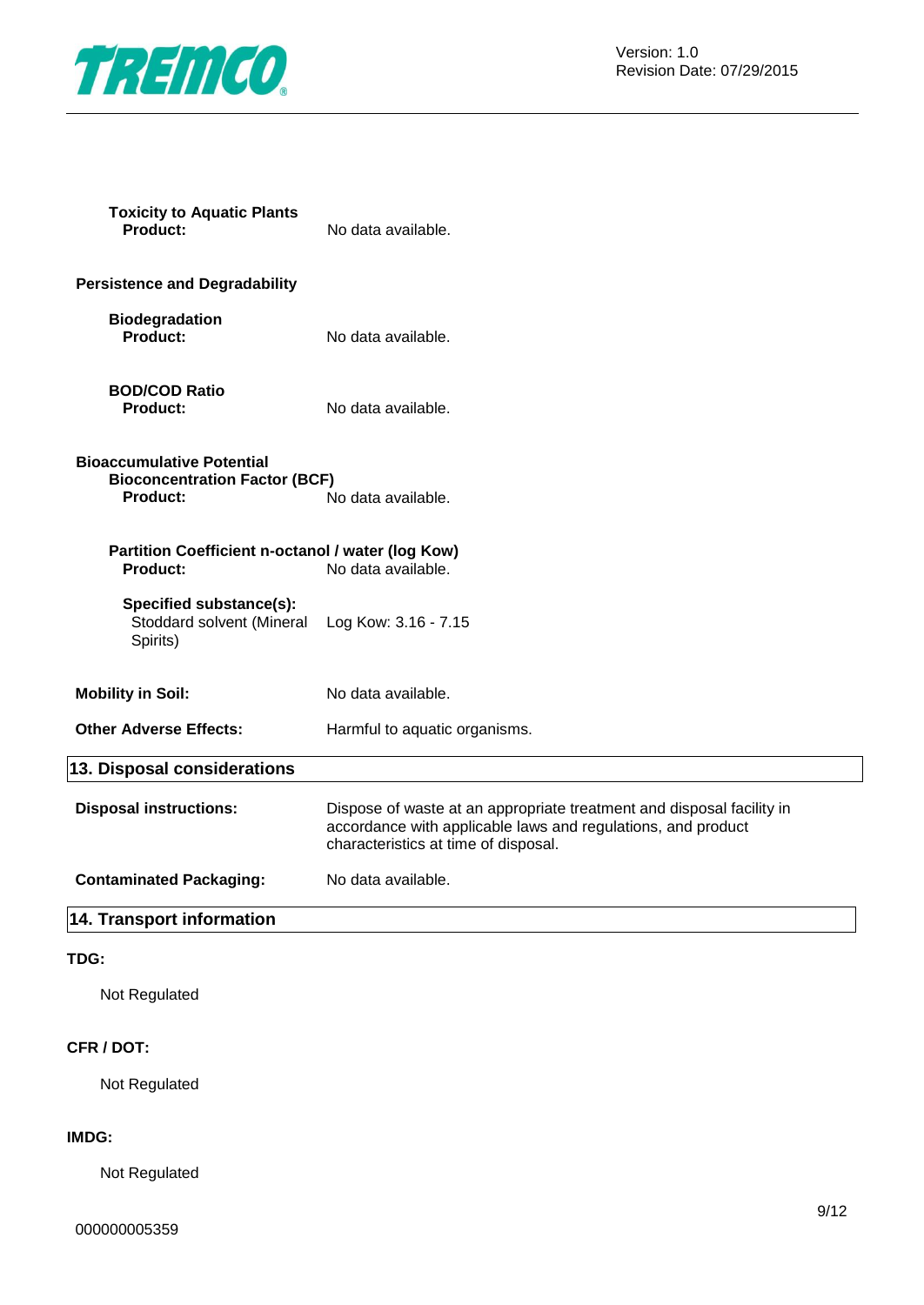

# **15. Regulatory information**

#### **US Federal Regulations**

**TSCA Section 12(b) Export Notification (40 CFR 707, Subpt. D)** None present or none present in regulated quantities.

## **US. OSHA Specifically Regulated Substances (29 CFR 1910.1001-1050)** None present or none present in regulated quantities.

# **CERCLA Hazardous Substance List (40 CFR 302.4):**

| <b>Chemical Identity</b> | <b>Reportable quantity</b> |
|--------------------------|----------------------------|
| Asphalt                  | $100$ lbs.                 |
| Sodium hydroxide         | 1000 lbs.                  |
| Hydrogen sulfide         | $100$ lbs.                 |
| <b>Ethyl Acrylate</b>    | 1000 lbs.                  |

#### **Superfund Amendments and Reauthorization Act of 1986 (SARA)**

#### **Hazard categories**

Immediate (Acute) Health Hazards Delayed (Chronic) Health Hazard

# **SARA 302 Extremely Hazardous Substance**

|                          | <b>Reportable</b> |                                    |  |
|--------------------------|-------------------|------------------------------------|--|
| <b>Chemical Identity</b> | quantity          | <b>Threshold Planning Quantity</b> |  |
| Hydrogen sulfide         | 100 lbs.          | 500 lbs.                           |  |

#### **SARA 304 Emergency Release Notification**

| <b>Chemical Identity</b> | <b>Reportable quantity</b> |
|--------------------------|----------------------------|
| Asphalt                  | $100$ lbs.                 |
| Sodium hydroxide         | 1000 lbs.                  |
| Hydrogen sulfide         | $100$ lbs.                 |
| <b>Ethyl Acrylate</b>    | 1000 lbs.                  |

# **SARA 311/312 Hazardous Chemical**

| <b>Chemical Identity</b>  | <b>Threshold Planning Quantity</b> |
|---------------------------|------------------------------------|
| Hydrogen sulfide          | 500lbs                             |
| Asphalt                   | 500 lbs                            |
| Stoddard solvent (Mineral | 500 lbs                            |
| Spirits)                  |                                    |
| Wood rosin                | 500 lbs                            |
| Sodium hydroxide          | 500 lbs                            |
|                           |                                    |

#### **SARA 313 (TRI Reporting)**

None present or none present in regulated quantities.

#### **Clean Water Act Section 311 Hazardous Substances (40 CFR 117.3)**

None present or none present in regulated quantities.

#### **Clean Air Act (CAA) Section 112(r) Accidental Release Prevention (40 CFR 68.130):**

| <b>Chemical Identity</b> | <b>Reportable quantity</b> |  |
|--------------------------|----------------------------|--|
| Hydrogen sulfide         | 10000 lbs                  |  |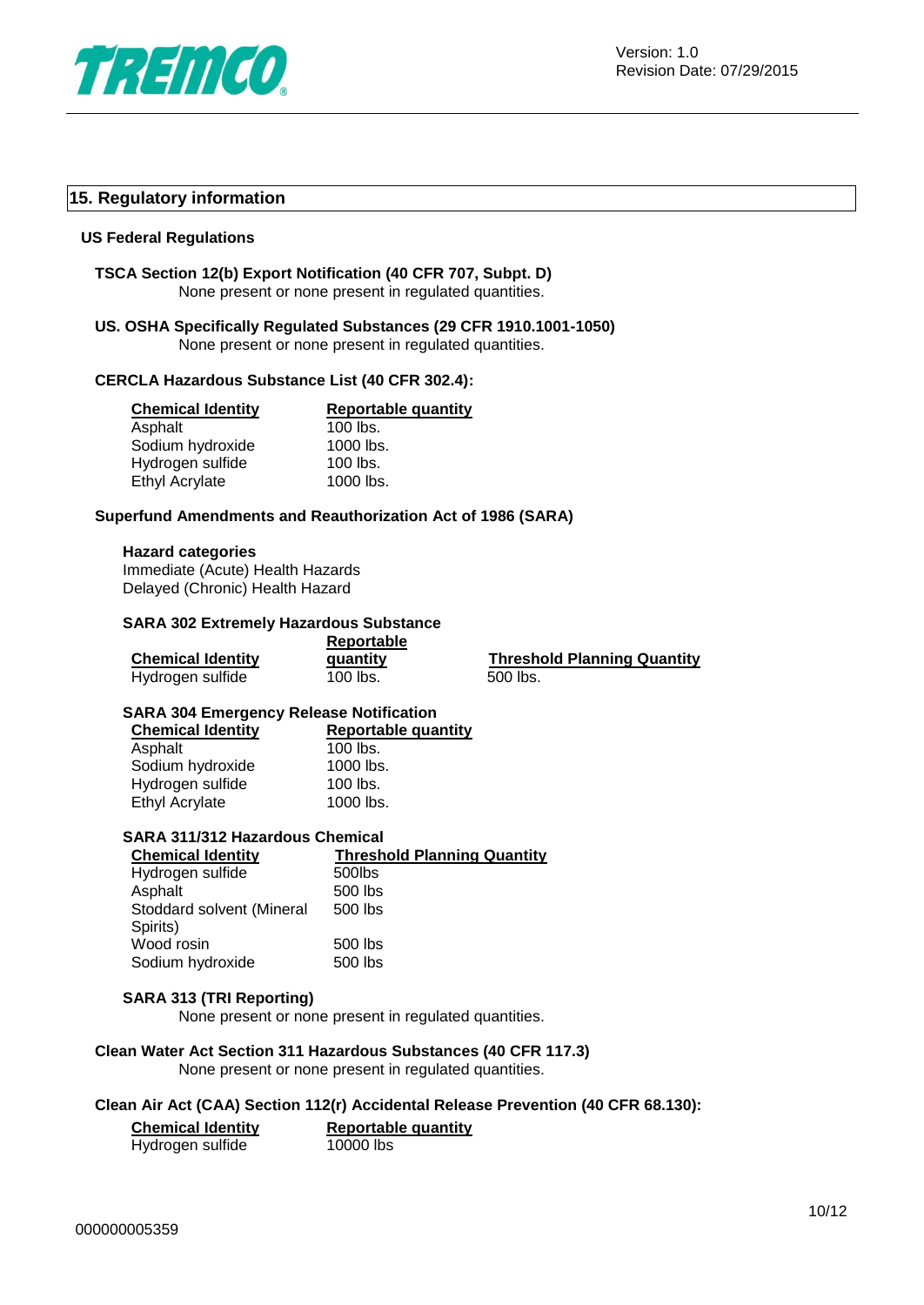

# **US State Regulations**

# **US. California Proposition 65**

This product contains chemical(s) known to the State of California to cause cancer and/or to cause birth defects or other reproductive harm.

## **US. New Jersey Worker and Community Right-to-Know Act**

#### **Chemical Identity Asphalt** Stoddard solvent (Mineral Spirits)

# **US. Massachusetts RTK - Substance List**

**Chemical Identity** Asphalt Stoddard solvent (Mineral Spirits) Hydrogen sulfide Ethyl Acrylate

# **US. Pennsylvania RTK - Hazardous Substances**

**Chemical Identity** Asphalt Stoddard solvent (Mineral Spirits)

#### **US. Rhode Island RTK**

No ingredient regulated by RI Right-to-Know Law present.

# **Other Regulations:**

| <b>Regulatory VOC (less water</b><br>and exempt solvent):<br>VOC Method 310: | $37$ g/l |                                                                                           |
|------------------------------------------------------------------------------|----------|-------------------------------------------------------------------------------------------|
|                                                                              | 2.46%    |                                                                                           |
| <b>Inventory Status:</b><br>Australia AICS:                                  |          | One or more components in this product are<br>not listed on or exempt from the Inventory. |
| Canada DSL Inventory List:                                                   |          | One or more components in this product are<br>not listed on or exempt from the Inventory. |
| EINECS, ELINCS or NLP:                                                       |          | One or more components in this product are<br>not listed on or exempt from the Inventory. |
| Japan (ENCS) List:                                                           |          | One or more components in this product are<br>not listed on or exempt from the Inventory. |
| China Inv. Existing Chemical Substances:                                     |          | One or more components in this product are<br>not listed on or exempt from the Inventory. |
| Korea Existing Chemicals Inv. (KECI):                                        |          | One or more components in this product are<br>not listed on or exempt from the Inventory. |
| Canada NDSL Inventory:                                                       |          | One or more components in this product are<br>not listed on or exempt from the Inventory. |